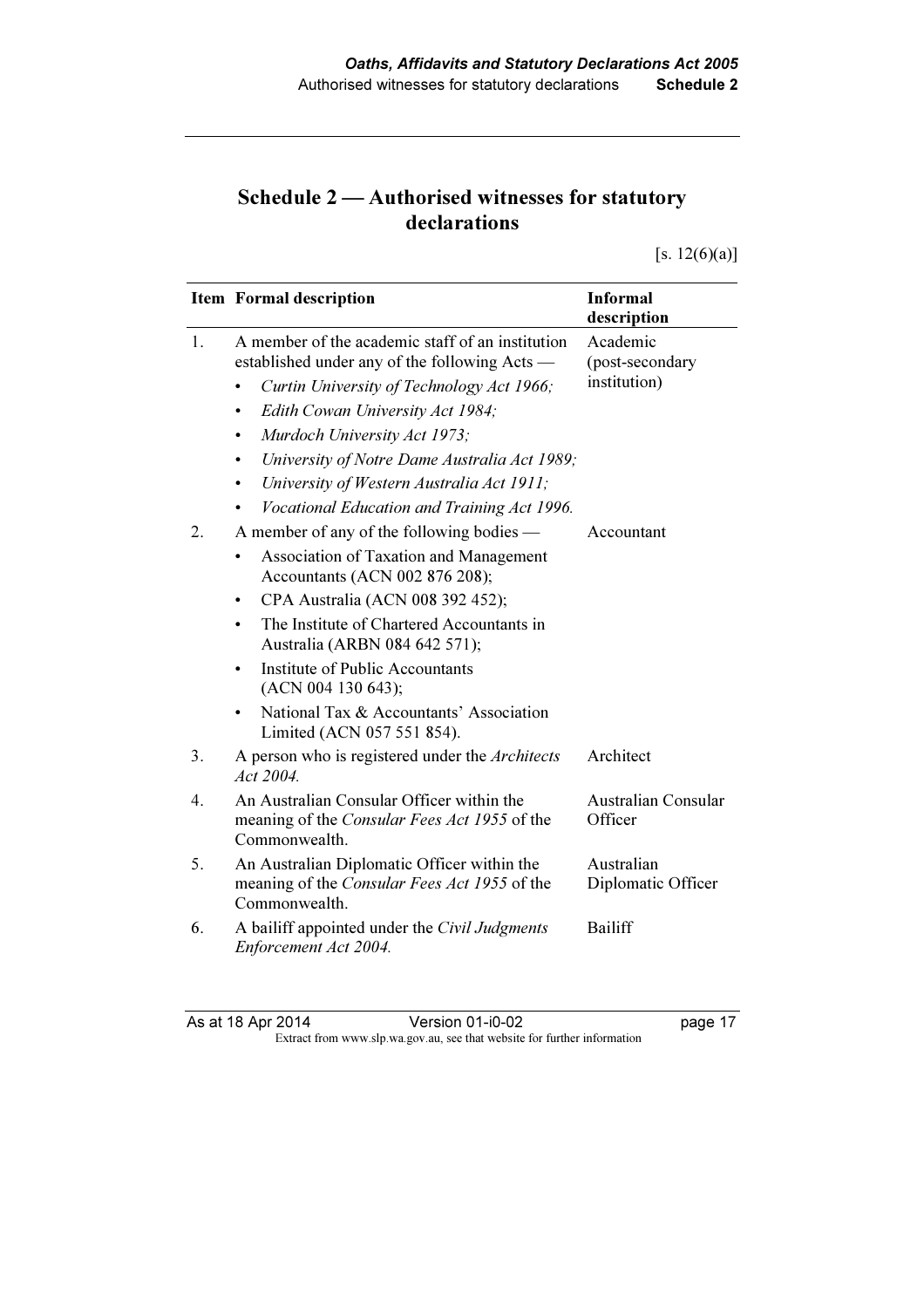|     | <b>Item Formal description</b>                                                                                                                                                                                                                         | <b>Informal</b><br>description                                |
|-----|--------------------------------------------------------------------------------------------------------------------------------------------------------------------------------------------------------------------------------------------------------|---------------------------------------------------------------|
| 7.  | A person appointed to be in charge of the head<br>office or any branch office of an authorised<br>deposit-taking institution carrying on business in<br>the State under the Banking Act 1959 of the<br>Commonwealth.                                   | Bank manager                                                  |
| 8.  | A member of Governance Institute of Australia<br>Ltd (ACN 008 615 950).                                                                                                                                                                                | Chartered secretary,<br>governance adviser<br>or risk manager |
| 9.  | A person who is registered under the <i>Health</i><br><b>Practitioner Regulation National Law (Western</b><br>Australia) in the pharmacy profession.                                                                                                   | Chemist                                                       |
| 10. | A person who is registered under the <i>Health</i><br>Practitioner Regulation National Law (Western<br>Australia) in the chiropractic profession.                                                                                                      | Chiropractor                                                  |
| 11. | A person registered as an auditor or a liquidator<br>under the Corporations Act 2001 of the<br>Commonwealth.                                                                                                                                           | Company auditor or<br>liquidator                              |
| 12. | A judge, master, magistrate, registrar or clerk, or<br>the chief executive officer, of any court of the<br>State or the Commonwealth.                                                                                                                  | Court officer                                                 |
| 13. | A member of the Australian Defence Force who<br>$is -$                                                                                                                                                                                                 | Defence force<br>officer                                      |
|     | an officer within the meaning of the Defence<br>Force Discipline Act 1982 of the<br>Commonwealth;                                                                                                                                                      |                                                               |
|     | a non-commissioned officer within the<br>$\bullet$<br>meaning of that Act with 5 or more years of<br>continuous service; or                                                                                                                            |                                                               |
|     | a warrant officer within the meaning of<br>that Act.                                                                                                                                                                                                   |                                                               |
| 14. | A person registered under the Health Practitioner Dentist<br>Regulation National Law (Western Australia) in<br>the dental profession whose name is entered on<br>the Dentists Division of the Register of Dental<br>Practitioners kept under that Law. |                                                               |

page 18 Version 01-i0-02 As at 18 Apr 2014 Extract from www.slp.wa.gov.au, see that website for further information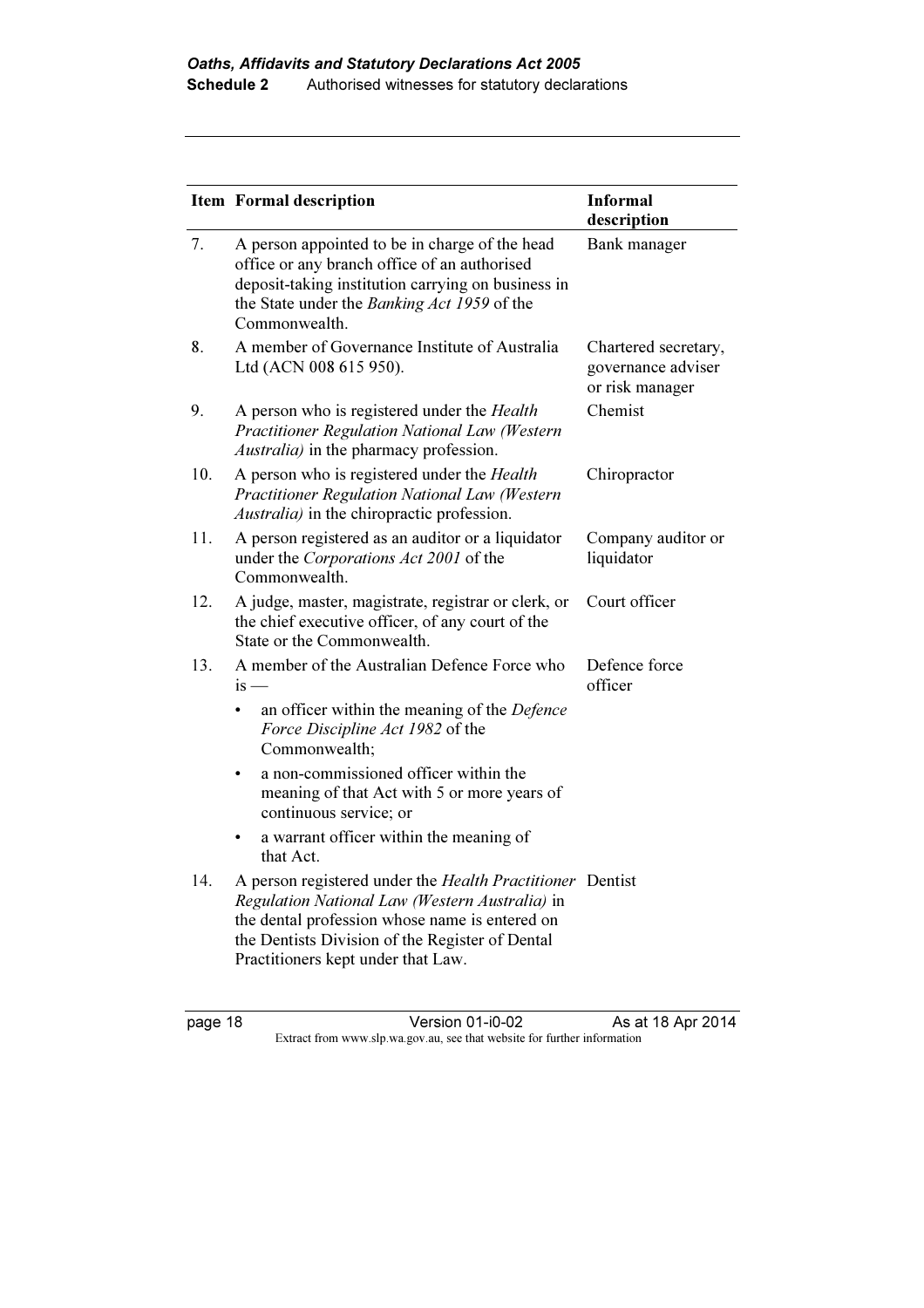|      | <b>Item Formal description</b>                                                                                                                      | <b>Informal</b><br>description                           |
|------|-----------------------------------------------------------------------------------------------------------------------------------------------------|----------------------------------------------------------|
| 15.  | A person who is registered under the <i>Health</i><br>Practitioner Regulation National Law (Western<br>Australia) in the medical profession.        | Doctor                                                   |
| 15A. | A person appointed under the Parliamentary and<br>Electorate Staff (Employment) Act 1992<br>section $4(1)(b)(i)$ or $(2)(b)(i)$                     | Electorate officer of<br>a member of State<br>Parliament |
| 16.  | A member of the Institution of Engineers,<br>Australia, other than at the grade of student.                                                         | Engineer                                                 |
| 17.  | The secretary of an organisation of employees or<br>employers that is registered under one of the<br>following Acts —                               | Industrial<br>organisation<br>secretary                  |
|      | <b>Industrial Relations Act 1979;</b><br>$\bullet$                                                                                                  |                                                          |
|      | Workplace Relations Act 1996 of the<br>Commonwealth.                                                                                                |                                                          |
| 18.  | A member of the National Insurance Brokers<br>Association of Australia (ACN 006 093 849).                                                           | Insurance broker                                         |
| 19.  | A Justice of the Peace.                                                                                                                             | Justice of the Peace                                     |
| 19A. | A person who is a member of the Authority's<br>staff within the meaning given to that term by the<br>Land Information Authority Act 2006 section 3. | Landgate officer                                         |
| 20.  | An Australian lawyer within the meaning of that<br>term in the Legal Profession Act 2008 section 3.                                                 | Lawyer                                                   |
| 21.  | The chief executive officer or deputy chief<br>executive officer of a local government.                                                             | Local government<br>CEO or deputy CEO                    |
| 22.  | A member of the council of a local government<br>within the meaning of the Local Government<br>Act 1995.                                            | Local government<br>councillor                           |
| 23.  | A member of the Australasian Institute of<br>Chartered Loss Adjusters (ACN 074 804 167).                                                            | Loss adjuster                                            |
| 24.  | An authorised celebrant within the meaning of the Marriage celebrant<br>Marriage Act 1961 of the Commonwealth.                                      |                                                          |
| 25.  | A member of either House of Parliament of the<br>State or of the Commonwealth.                                                                      | Member of<br>Parliament                                  |

As at 18 Apr 2014 Version 01-i0-02 page 19 Extract from www.slp.wa.gov.au, see that website for further information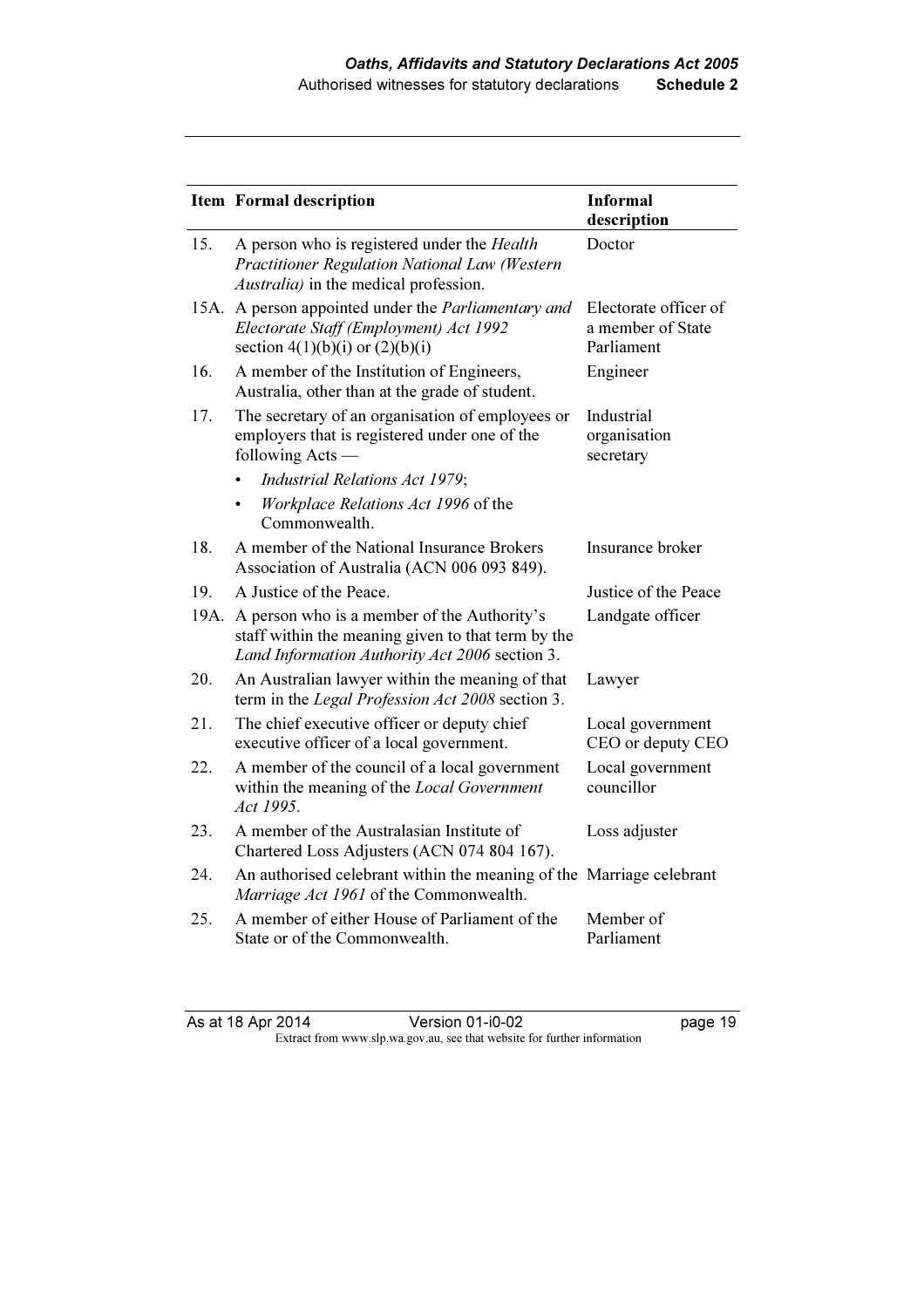|     | <b>Item Formal description</b>                                                                                                                                                               | <b>Informal</b><br>description   |
|-----|----------------------------------------------------------------------------------------------------------------------------------------------------------------------------------------------|----------------------------------|
| 26. | A minister of religion registered under Part IV<br>Division 1 of the Marriage Act 1961 of the<br>Commonwealth.                                                                               | Minister of religion             |
| 27. | A person registered under the <i>Health Practitioner</i> Nurse<br>Regulation National Law (Western Australia) in<br>the nursing and midwifery profession.                                    |                                  |
| 28. | A person registered under the Health Practitioner Optometrist<br>Regulation National Law (Western Australia) in<br>the optometry profession.                                                 |                                  |
| 29. | A registered patent attorney under the Patents<br>Act 1990 of the Commonwealth.                                                                                                              | Patent attorney                  |
| 30. | A person registered under the <i>Health Practitioner</i> Physiotherapist<br>Regulation National Law (Western Australia) in<br>the physiotherapy profession.                                  |                                  |
| 31. | A person registered under the Health Practitioner Podiatrist<br>Regulation National Law (Western Australia) in<br>the podiatry profession.                                                   |                                  |
| 32. | A police officer.                                                                                                                                                                            | Police officer                   |
| 33. | The person in charge of an office established by,<br>or conducted by an agent of, Australia Post<br>within the meaning of the Australian Postal<br>Corporation Act 1989 of the Commonwealth. | Post office manager              |
| 34. | A person registered under the Health Practitioner Psychologist<br>Regulation National Law (Western Australia) in<br>the psychology profession.                                               |                                  |
| 35. | A public notary within the meaning of the <i>Public</i><br>Notaries Act 1979.                                                                                                                | Public notary                    |
| 36. | An officer of the Commonwealth public service.                                                                                                                                               | Public servant<br>(Commonwealth) |
| 37. | A person who is employed under the <i>Public</i><br>Sector Management Act 1994 Part 3.                                                                                                       | Public servant<br>(State)        |
| 38. | The holder of a licence under the Real Estate and<br>Business Agents Act 1978.                                                                                                               | Real estate agent                |
| 39. | The holder of a licence under the Settlement<br>Agents Act 1981.                                                                                                                             | Settlement agent                 |

page 20 Version 01-i0-02 As at 18 Apr 2014 Extract from www.slp.wa.gov.au, see that website for further information